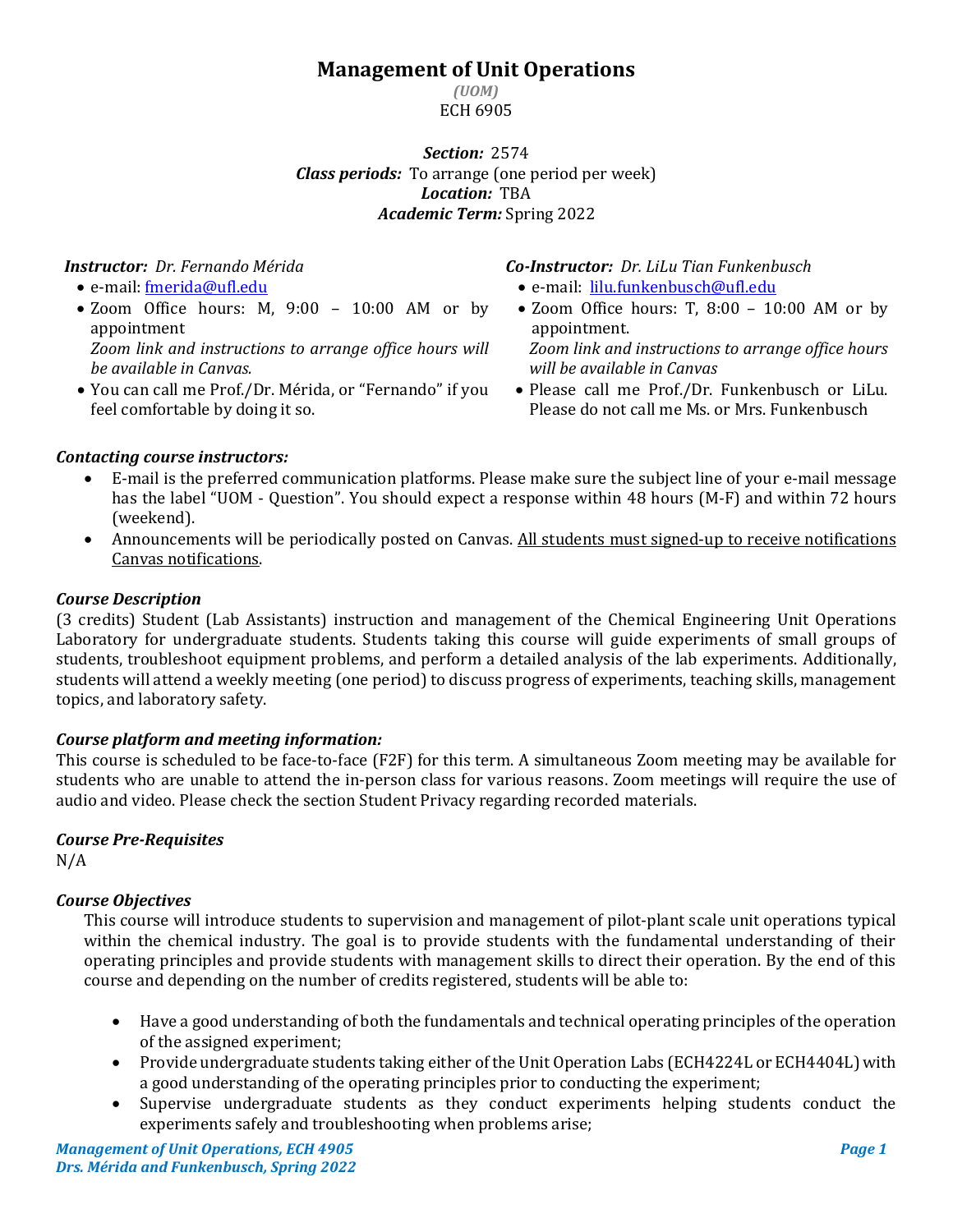- Review progress reports, calculations, and preliminary analysis with the undergraduate students to help guide the students on experimental and analysis;
- Guide undergraduate students to think and communicate as engineers;
- Conduct a term project dealing with experiment improvements, in-depth analyses of experiments, identification of new experiments, assessment of experimental techniques, etc.;
- Participate in weekly meetings with the lab instructors, lab engineer, and other lab assistants with the objectives of improving the experiments, troubleshooting technical problems, assessing safety issues, and revising standard operating procedures (SOPs) and other technical documents.

## *Materials and Supply Fees*

N/A

# *Course websites*

# *Canvas website:<http://elearning.ufl.edu/>*

Canvas will be used as the main repository of information and other resources for the supervision of experiments, assignment preparation, safety guidelines, etc. It will also be used for posting of grades, announcements, and general information for the class.

# *Required Textbooks and Software*

There is no required textbook for this class.

# *Recommended Literature:*

There is no required textbook for this class. The following titles are recommended to support fundamentals and theoretical background, physical constants, empirical correlations, and other concepts:

- 1. Geankoplis, C. J., *Transport Processes and Unit Operations* [On reserve in the Science Library].
- 2. Incropera, F. P. and D. P. DeWit, *Fundamentals of Heat and Mass Transfer* [On reserve in the Science Library]
- 3. Gerhart, Philip M., Gerhart, Andrew L., and Hochstein, John I, *Munson's Fluid Mechanics* [On reserve in the Science Library]
- 4. McCabe, W. L., J. C. Smith, and P. Harriet, *Unit Operations of Chemical Engineering* [On reserve in the Science Library]
- 5. Perry, R. H., D. W. Green, and J. O. Maloney, *Perry's Chemical Engineers' Handbook* [E-book is available through UF Library website]

## *Table 2 - Experimental modules\* to be taught in Unit Ops I and II, and nomenclature:*

| Unit Operations 1 (UO1)                                                                                                                                                                    | <b>Unit Operations 2 (UO2)</b>                                                                                                                                                                                                                                                                                                      |  |  |
|--------------------------------------------------------------------------------------------------------------------------------------------------------------------------------------------|-------------------------------------------------------------------------------------------------------------------------------------------------------------------------------------------------------------------------------------------------------------------------------------------------------------------------------------|--|--|
| 1. Thin Film Evaporator (TFE)<br>2. Fluid Flow (FLU)<br>3. Flow Characteristic Curves (CUR)<br>4. Filtration (FIL)<br>5. Heat Exchangers (HEX)<br>6. Fixed and Fluidized Bed Columns (BED) | 1. Batch Distillation (BD)<br>2. Continuous Distillation (CD)<br>3. Cooling Tower (CT)<br>4. Liquid-Liquid Extraction (LLE)<br>5. Semiconductor Module 1 (SM1)<br>Oxide Growth (SM1A)<br>Thermal Evaporation (SM1B)<br>6. Semiconductor Module 2 (SM2)<br>Photolithography (SM2A)<br>$\circ$<br>Wet & Dry Etching (SM2B)<br>$\circ$ |  |  |

\* Both UO1 and UO2 have a 2-week module rotation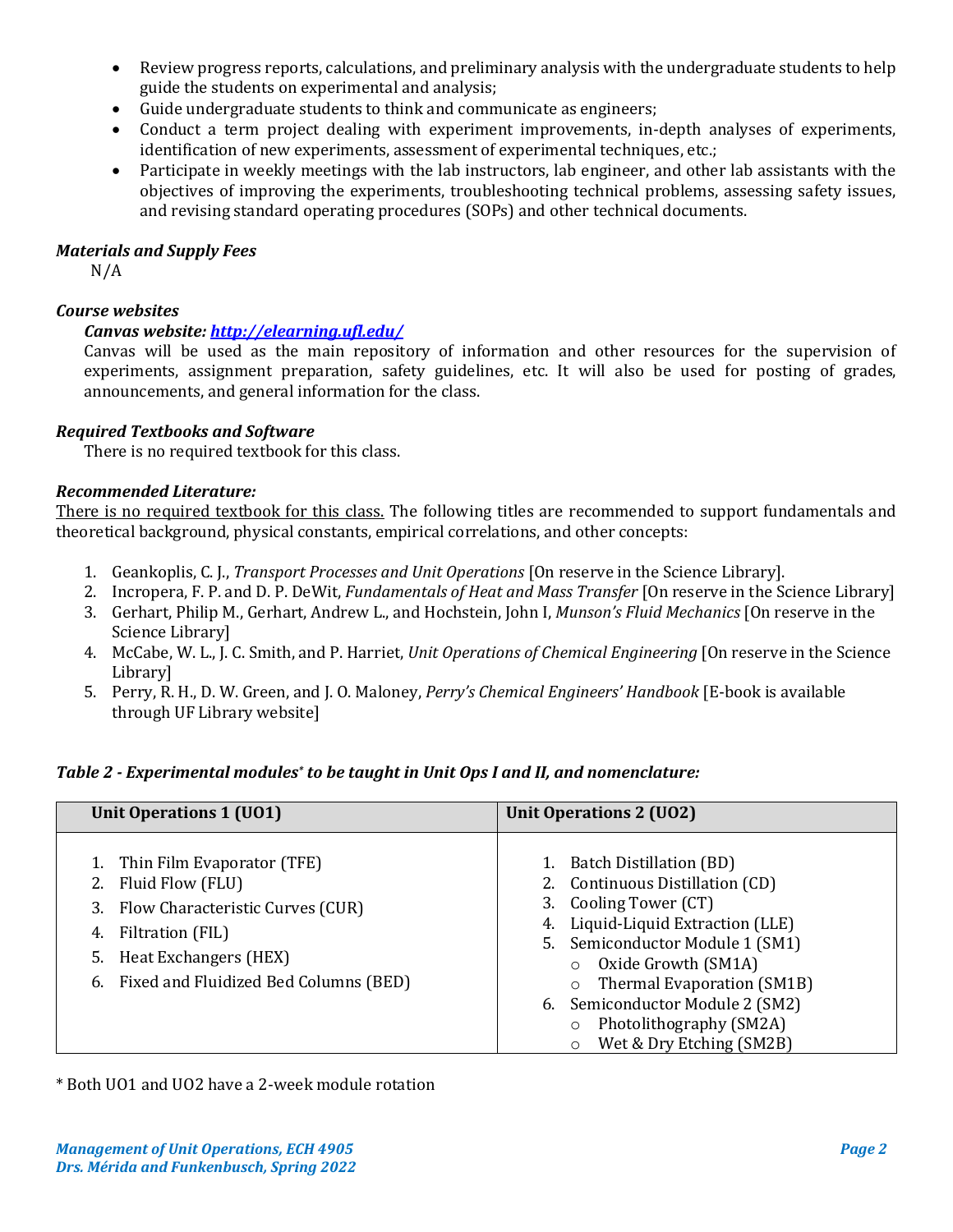## *Course schedule*

The course schedule is summarized below. Modifications to the schedule might be required depending on the progress of experiments which could be affected by performance of equipment/instrumentation, class cancellation due to atmospheric phenomena (e.g. hurricane season), or other reasons not listed in this document. Announcements will be posted in Canvas regarding any modification of the course schedule.

| <b>Semester</b><br>Week | <b>Dates</b>   | Meeting Plan <sup>t</sup>                                                                                        | Assignments due this<br>day/week*                                                                                                          |
|-------------------------|----------------|------------------------------------------------------------------------------------------------------------------|--------------------------------------------------------------------------------------------------------------------------------------------|
| $\mathbf{1}$            | Jan 10 - 17    | Introduction, class info, and policies<br>Overview of UO1 and UO2 schedule<br>$\bullet$<br>Safety I<br>$\bullet$ | Complete experimental<br>$\bullet$<br>trainings<br>(Unsatisfactory<br>performance will lead to a<br>grade penalty and a repeat<br>session) |
| $\overline{2}$          | Jan 17 - 21    | Basic routines in experiments<br>Instructions for discussion evaluations of of<br>Progress Reports, memos, etc.  | Completion of EH&S and<br>$\bullet$<br>FERPA trainings<br>Safety homework (HW-1)<br>$\bullet$                                              |
| 3                       | Jan 24 - 28    | Safety II & emergency procedures<br>٠<br>Review of proper pipette use                                            | U01 PTs: PR Rubric <sup>++</sup><br>$\bullet$<br>(Rotation 1)                                                                              |
| 4                       | Jan 21 - Feb 4 | Troubleshooting scenarios<br>$\bullet$                                                                           | <b>Student evaluations</b><br>$\bullet$<br>(Rotation 1)                                                                                    |
| 5                       | Feb 7 - 11     | Confidence and authority                                                                                         | <b>UO1 PTs: PR Rubric</b><br>$\bullet$<br>(Rotation 2)<br>Confidence & authority<br>$\bullet$<br>homework (HW-2)                           |
| 6                       | Feb 14 - 18    | Internship/Co-Op experiences and<br>$\bullet$<br>applicability to experiment instruction                         | Student evaluations<br>$\bullet$<br>(Rotation 2)                                                                                           |
| 7                       | Feb 21 - 25    | Lab Manual review: Theory                                                                                        | <b>UO1 PTs: PR Rubric</b><br>$\bullet$<br>(Rotation 3)<br>Theory edits homework<br>$\bullet$<br>$(HW-3)$                                   |
| 8                       | Feb 28 - Mar 4 | Lab Manual review: Config and SOPs                                                                               | <b>Student evaluations</b><br>$\bullet$<br>(Rotation 3)<br>Config and SOP edits<br>$\bullet$<br>homework (HW-4)                            |
| 9                       | Mar 7 - 11     | Spring Break; no classes.                                                                                        | <b>UO1 PTs: PR Rubric</b><br>$\bullet$<br>(Rotation 4)                                                                                     |
| 10                      | Mar 14 - 18    | Professional communication                                                                                       | <b>Student evaluations</b><br>$\bullet$<br>(Rotation 4)                                                                                    |
| 11                      | Mar 21 - 25    | Mock report grading                                                                                              | <b>UO1 PTs: PR Rubric</b><br>$\bullet$<br>(Rotation 5)<br>Suggested peer-tutor<br>homework (HW-5)                                          |
| 12                      | Mar 28 - Apr 1 | Management wrap-up                                                                                               | <b>Student evaluations</b><br>$\bullet$<br>(Rotation 5)                                                                                    |
| 13                      | Apr 4 - 8      | Suggestions for future semesters                                                                                 | <b>UO1 PTs: PR Rubric</b><br>$\bullet$<br>(Rotation 6)                                                                                     |
| 14                      | Apr 11 - 15    | <b>Term Project Presentations</b>                                                                                | Student evaluations<br>$\bullet$<br>(Rotation 6)<br>Training of new peer-<br>$\bullet$<br>tutors (HW-6)                                    |

|  |  | Table 3 - Course and assignment schedule* |  |  |  |  |  |
|--|--|-------------------------------------------|--|--|--|--|--|
|--|--|-------------------------------------------|--|--|--|--|--|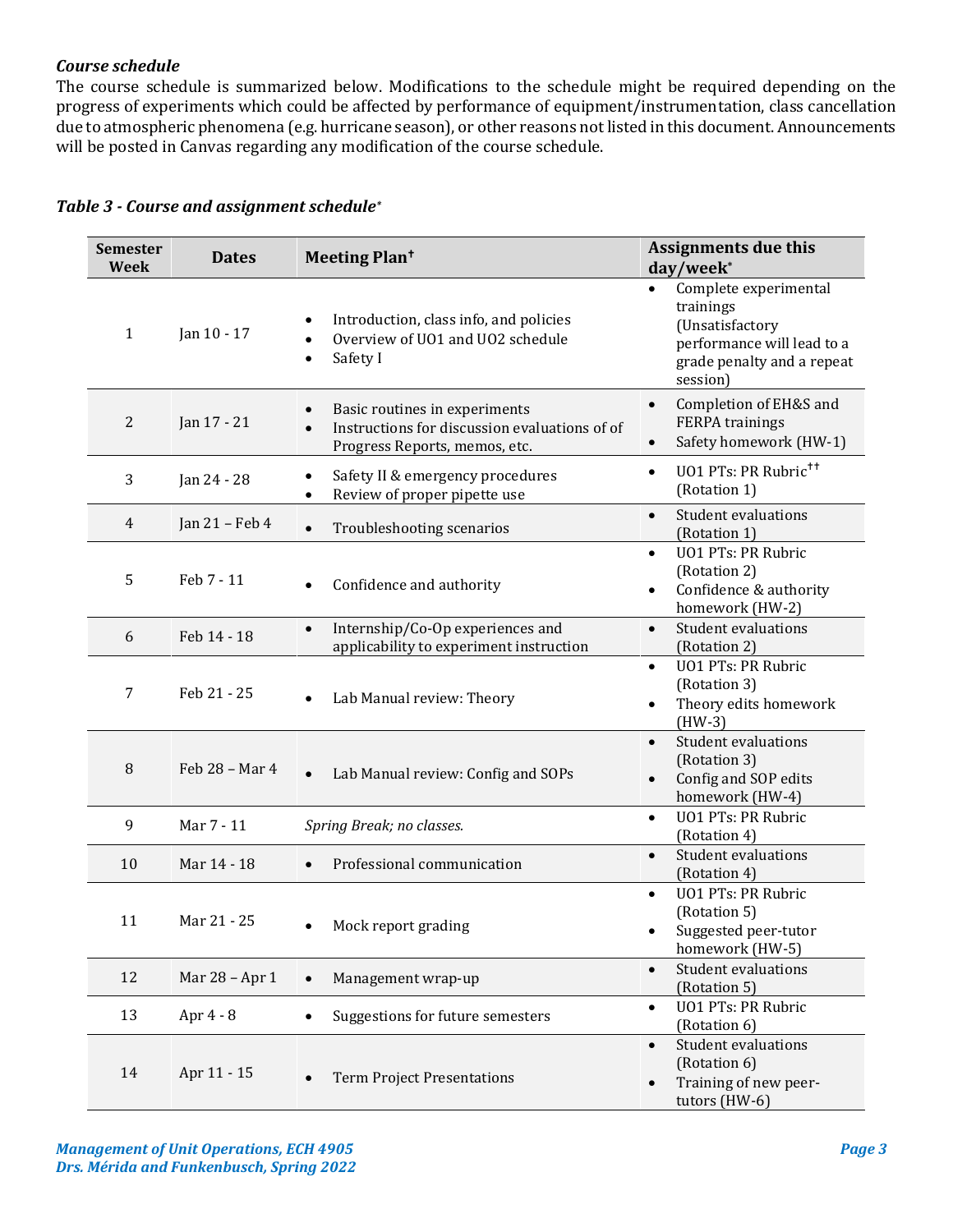| Apr 18 - 20 | No UOM meeting | Training of new peer- |
|-------------|----------------|-----------------------|
|             |                | tutors (if necessary) |

\* *This schedule is subject to change. Canvas announcements will be posted by course instructors in case modifications to this schedule are required.*

*In addition to topics listed in the Meeting Plan, we will also discuss any issues encountered in the lab during every meeting.*

Please note the following guidelines regarding assignments:

- 1. Guidelines and grading rubrics are posted on Canvas.
- 2. Any written assignments should be written using complete sentences, with correct spelling and grammar. All symbols should be defined on their first use. Clarity and brevity will be rewarded; sloppy thinking and writing will be penalized.
- 3. All assignments, reports, forms, and evaluations should be submitted via Canvas either in Word or PDF format (unless otherwise stated).

## *Attendance Policy, Class Expectations, Tardiness, and Make-Up Policy*

- Attendance and course assignments are dictated by the credits registered (3 credits) which involves the supervision of two lab sessions per week (two different days, and two different experiments)
- Lab assistants are required to attend all tutored experimental sessions as well as weekly meetings.
- Excused absences must be consistent with university policies in the undergraduate catalog [\(https://catalog.ufl.edu/ugrad/current/regulations/info/attendance.aspx\)](https://catalog.ufl.edu/ugrad/current/regulations/info/attendance.aspx) and require appropriate documentation.
- Students must let the course instructor know as soon as possible so we can plan for someone else to cover your session. Arrangements between lab assistants in other sections are possible, but they must be discussed with the course instructor.
- Tardiness will result in a grade reduction (unless there is a valid excuse and they are notified to the course instructor). A first tardiness will result in a "warning" for the student. After a 2<sup>nd</sup> tardiness, one grade of final score will be reduced, a 3<sup>rd</sup> tardiness an additional grade of final score will be reduced. A 4<sup>th</sup> tardiness will result in failure in the class.

## *Evaluation of Grades*

The grade in the class will be determined according to the following weighting criteria:

#### *Table 4 – Grade distribution*

| <b>Assignment</b>                      |                    | % Final Grade |
|----------------------------------------|--------------------|---------------|
| <b>Experimental Training</b>           |                    | 10%           |
| EH&S, FERPA, and LATCH Assessment      |                    | 10%           |
| PR Evaluation Rubrics (6)              |                    | <b>25%</b>    |
| Student Evaluations (6)                |                    | 25%           |
| Homework <sup><math>+</math></sup> (6) |                    | 30%           |
|                                        | <b>Final Grade</b> | 100%          |

*Submission of PR Eval Rubrics are required for UO1 lab assistants only*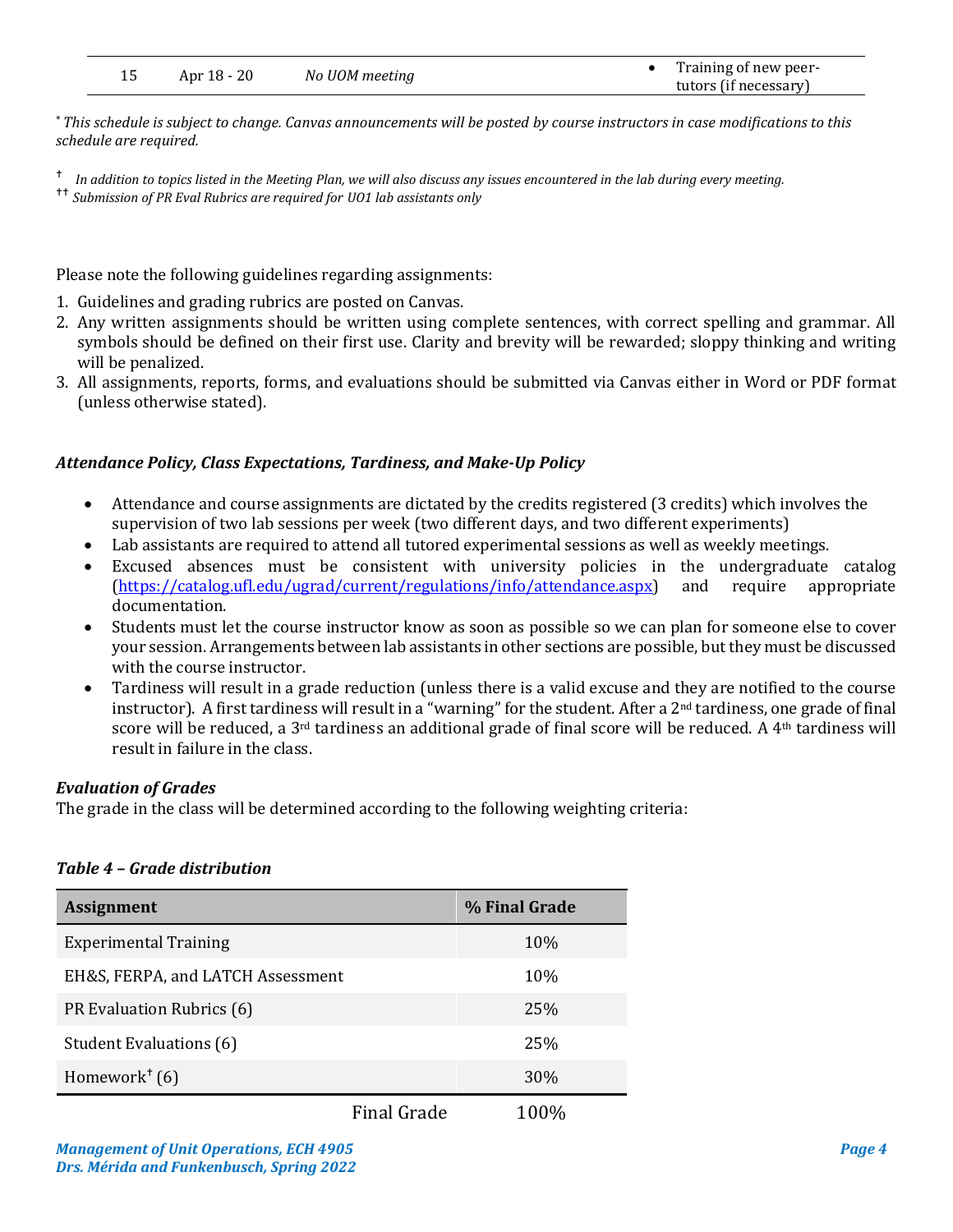*Important: Grades for assignments and class activities as described in tables above will be posted in Canvas. However, the final grade will be computed outside Canvas to avoid incorrect weighing frequently observed in Canvas gradebooks.*

## *Grading Policy*

| <b>Percent</b> | Grade     | <b>Grade points</b> |
|----------------|-----------|---------------------|
| $93.4 - 100$   | A         | 4.00                |
| $90.0 - 93.3$  | $A -$     | 3.67                |
| $86.7 - 89.9$  | $B+$      | 3.33                |
| $83.4 - 86.6$  | B         | 3.00                |
| $80.0 - 83.3$  | $B -$     | 2.67                |
| $76.7 - 79.9$  | $C_{\pm}$ | 2.33                |
| 73.4 - 76.6    | C         | 2.00                |
| $70.0 - 73.3$  | $C-$      | 1.67                |
| $66.7 - 69.9$  | D+        | 1.33                |
| $63.4 - 66.6$  | D         | 1.00                |
| $60.0 - 63.3$  | D-        | 0.67                |
| $0 - 59.9$     | E         | 0.00                |

More information on UF grading policy may be found at: <https://catalog.ufl.edu/ugrad/current/regulations/info/grades.aspx>

#### *Safety*

Lab assistants are expected to know and follow safe operating procedures of equipment, devices, and materials used in experiments, as well as proper handling of hazardous materials. The students are required to complete the safety homework at the beginning of the semester. **Failure to follow safety guidelines during experiments will lead to significant grade reductions.** Examples of safety violations are listed below (this list is not exhaustive).

#### *Examples of safety violations*

| <b>Safety violation</b>                      | <b>Penalty</b>         |
|----------------------------------------------|------------------------|
| Leaving the lab without proper shutting down | Failing grade          |
| Not wearing PPE required by an experiment    | Letter grade reduction |
| Not disposing of hazardous waste properly    | Letter grade reduction |
| Not handling a chemical spill properly       | Letter grade reduction |
| Causing a major spill due to negligence      | Letter grade reduction |
| Eating or drinking inside the classroom      | Letter grade reduction |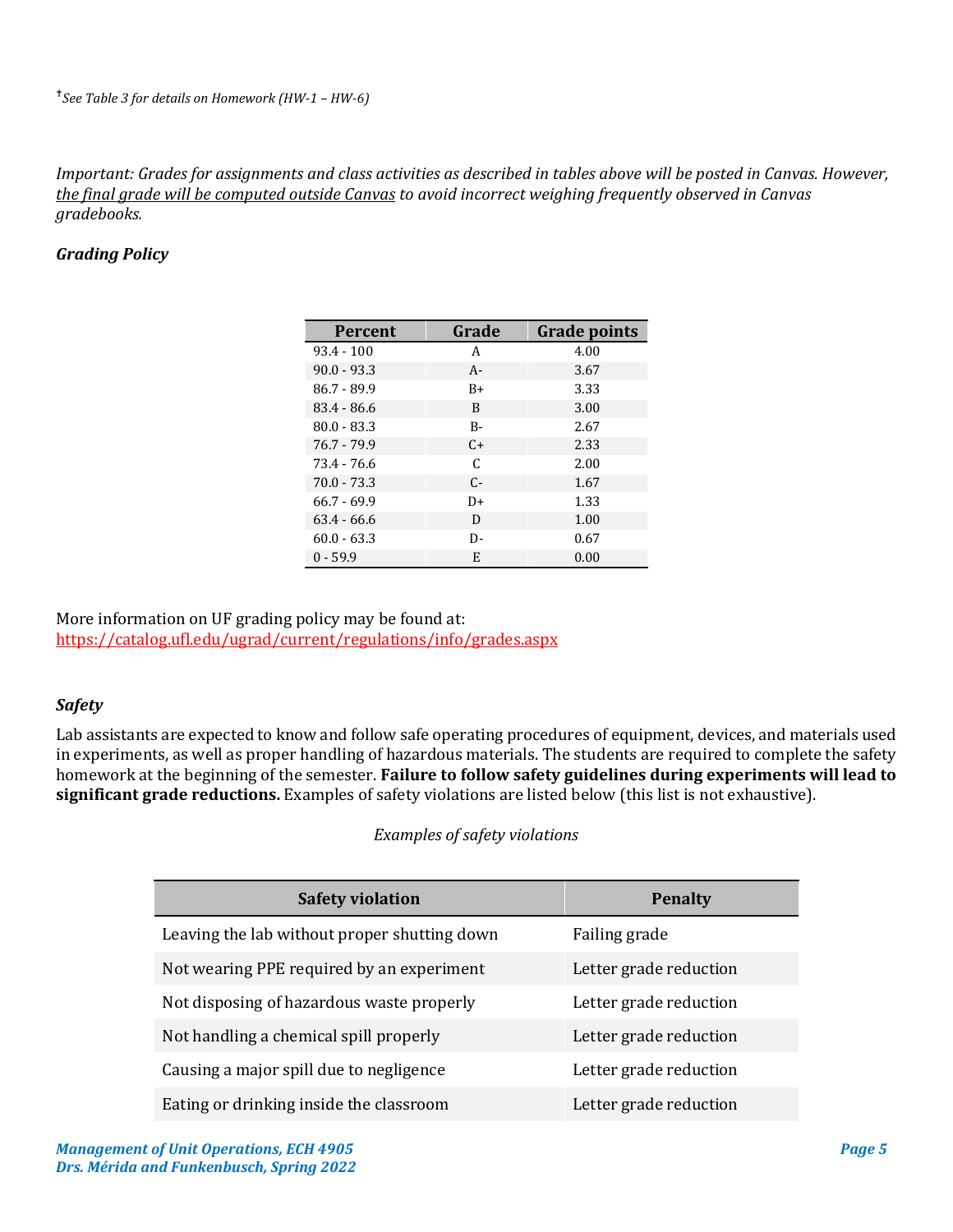Letter grade reduction

*As a lab assistant, you are responsible for your group's safety. It is expected that lab assistants create a safe work culture and environment. Safety violations will affect the grades of the group and that of the lab assistant.*

## *Lab Assistant Evaluations*

Students of Unit Ops classes will evaluate the performance of lab assistants at the end of each module. These evaluations will be anonymous and submitted via Canvas to the course instructor. Subsequently, the course instructor will compile and process these evaluations and will send it to peer-tutors upon request. Even though the ratings/evaluations provided by students to lab assistants are not part of the grade, lab assistants are expected to demonstrate responsibility and professionalism during their teaching activities, keeping and fostering a respectful environment, and avoiding biased behaviors. Grade reductions can be applied in case of overall poor performance by the lab assistant.

### *Students Requiring Accommodations*

Students with disabilities requesting accommodations should first register with the Disability Resource Center (352- 392-8565, https://www.dso.ufl.edu/drc) by providing appropriate documentation. Once registered, students will receive an accommodation letter which must be presented to the instructor when requesting accommodation. Students with disabilities should follow this procedure as early as possible in the semester.

### *Course Evaluation*

Students are expected to provide professional and respectful feedback on the quality of instruction in this course by completing course evaluations online via GatorEvals. Guidance on how to give feedback in a professional and respectful manner is available at [https://gatorevals.aa.ufl.edu/students/.](https://gatorevals.aa.ufl.edu/students/) Students will be notified when the evaluation period opens, and can complete evaluations through the email they receive from GatorEvals, in their Canvas course menu under GatorEvals, or via [https://ufl.bluera.com/ufl/.](https://ufl.bluera.com/ufl/) Summaries of course evaluation results are available to students a[t https://gatorevals.aa.ufl.edu/public-results/.](https://gatorevals.aa.ufl.edu/public-results/)

## *In-Class Recording*

Students are allowed to record video or audio of class lectures. However, the purposes for which these recordings may be used are strictly controlled. The only allowable purposes are (1) for personal educational use, (2) in connection with a complaint to the university, or (3) as evidence in, or in preparation for, a criminal or civil proceeding. All other purposes are prohibited. Specifically, students may not publish recorded lectures without the written consent of the instructor.

A "class lecture" is an educational presentation intended to inform or teach enrolled students about a particular subject, including any instructor-led discussions that form part of the presentation, and delivered by any instructor hired or appointed by the University, or by a guest instructor, as part of a University of Florida course. A class lecture does not include lab sessions, student presentations, clinical presentations such as patient history, academic exercises involving solely student participation, assessments (quizzes, tests, exams), field trips, private conversations between students in the class or between a student and the faculty or lecturer during a class session.

Publication without permission of the instructor is prohibited. To "publish" means to share, transmit, circulate, distribute, or provide access to a recording, regardless of format or medium, to another person (or persons), including but not limited to another student within the same class section. Additionally, a recording, or transcript of a recording, is considered published if it is posted on or uploaded to, in whole or in part, any media platform, including but not limited to social media, book, magazine, newspaper, leaflet, or third party note/tutoring services. A student who publishes a recording without written consent may be subject to a civil cause of action instituted by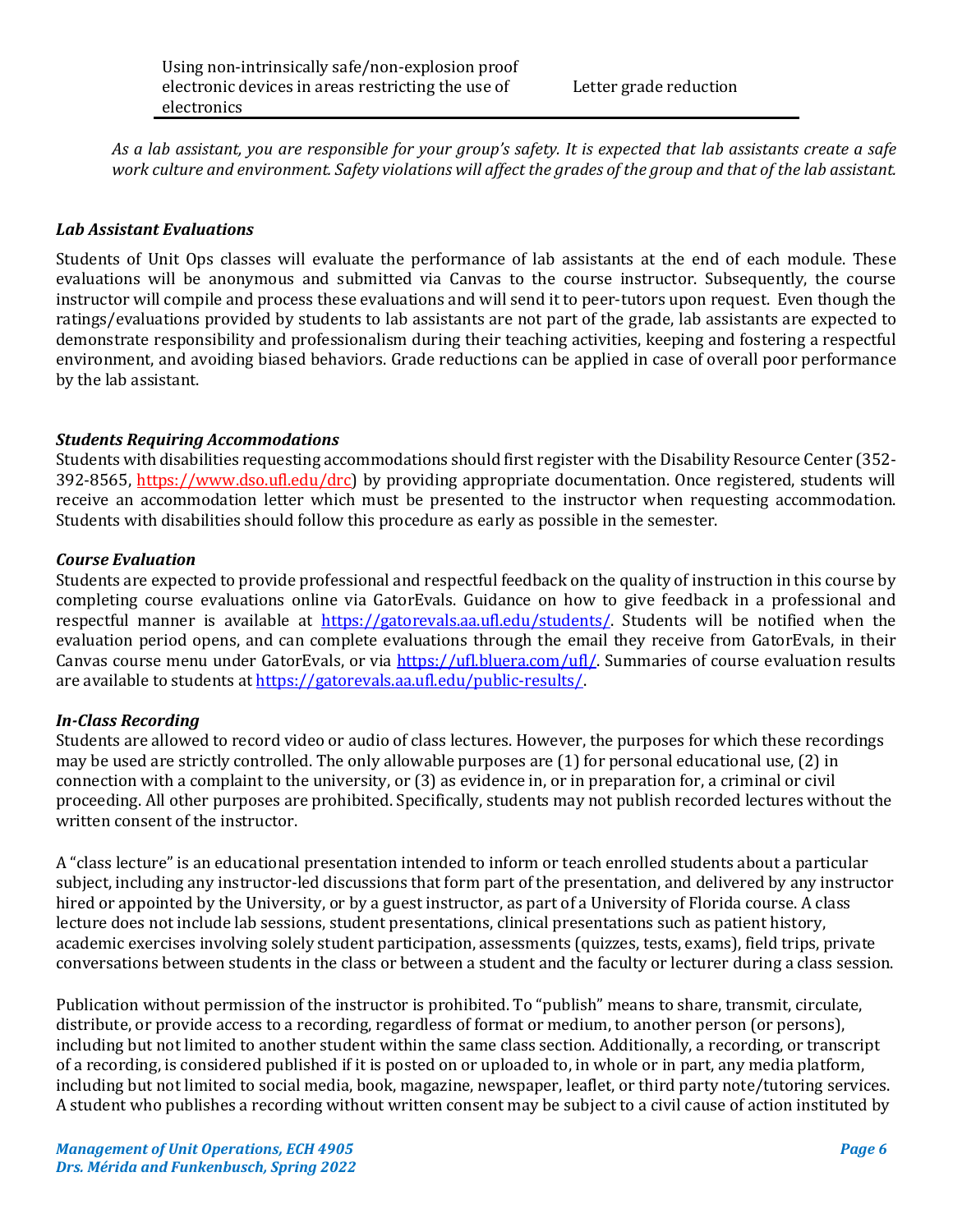a person injured by the publication and/or discipline under UF Regulation 4.040 Student Honor Code and Student Conduct Code.

Video recordings will be available upon approval by the course instructor only, and it will require the use of an intrinsically safety camera whenever the video recording is to be made on rooms 100, 200, and 300 of the Unit Operations Lab.

## *University Honesty Policy*

UF students are bound by The Honor Pledge which states, "We, the members of the University of Florida community, pledge to hold ourselves and our peers to the highest standards of honor and integrity by abiding by the Honor Code. On all work submitted for credit by students at the University of Florida, the following pledge is either required or implied: "On my honor, I have neither given nor received unauthorized aid in doing this assignment." The Honor Code [\(https://sccr.dso.ufl.edu/policies/student-honor-code-student-conduct-code/\)](https://sccr.dso.ufl.edu/policies/student-honor-code-student-conduct-code/) specifies a number of behaviors that are in violation of this code and the possible sanctions. Furthermore, you are obligated to report any condition that facilitates academic misconduct to appropriate personnel. If you have any questions or concerns, please consult with the instructor or TAs in this class.

### *Cooperation Policy*

- Students are expected to work in teams on their experiments and memos.
- Pre-lab and post-lab homework should be answered by each student individually.
- No consultation among students is allowed during quizzes.

#### *Plagiarism*

Students are not permitted to represent as their own work any portion of the work of another person. Plagiarism includes (but is not limited to) submitting a document or assignment which in whole or in part is identical or substantially identical to a document or assignment not authored by the student. **All sources used in preparation of the reports should be cited.**

## *Falsification of Information*

Students are not permitted to use or report any invented or fabricated information or data. This includes both experimental results and theoretical calculations.

#### *Sanctions for Violations of Honor Code*

Since ethical behavior in science and engineering is equal in importance to specific knowledge, the instructor will assign a *non-passing letter grade* to students who violate academic honesty standards, regardless of the violator's grade performance in class.

#### *Commitment to a Safe and Inclusive Learning Environment*

The Herbert Wertheim College of Engineering values broad diversity within our community and is committed to individual and group empowerment, inclusion, and the elimination of discrimination. It is expected that every person in this class will treat one another with dignity and respect regardless of gender, sexuality, disability, age, socioeconomic status, ethnicity, race, and culture.

If you feel like your performance in class is being impacted by discrimination or harassment of any kind, please contact your instructor or any of the following:

- Your academic advisor or Graduate Program Coordinator
- Robin Bielling, Director of Human Resources, 352-392-0903, [rbielling@eng.ufl.edu](mailto:rbielling@eng.ufl.edu)
- Curtis Taylor, Associate Dean of Student Affairs, 352-392-2177[, taylor@eng.ufl.edu](mailto:taylor@eng.ufl.edu)
- Toshikazu Nishida, Associate Dean of Academic Affairs, 352-392-0943[, nishida@eng.ufl.edu](mailto:nishida@eng.ufl.edu)

#### *Software Use*

All faculty, staff, and students of the University are required and expected to obey the laws and legal agreements governing software use. Failure to do so can lead to monetary damages and/or criminal penalties for the individual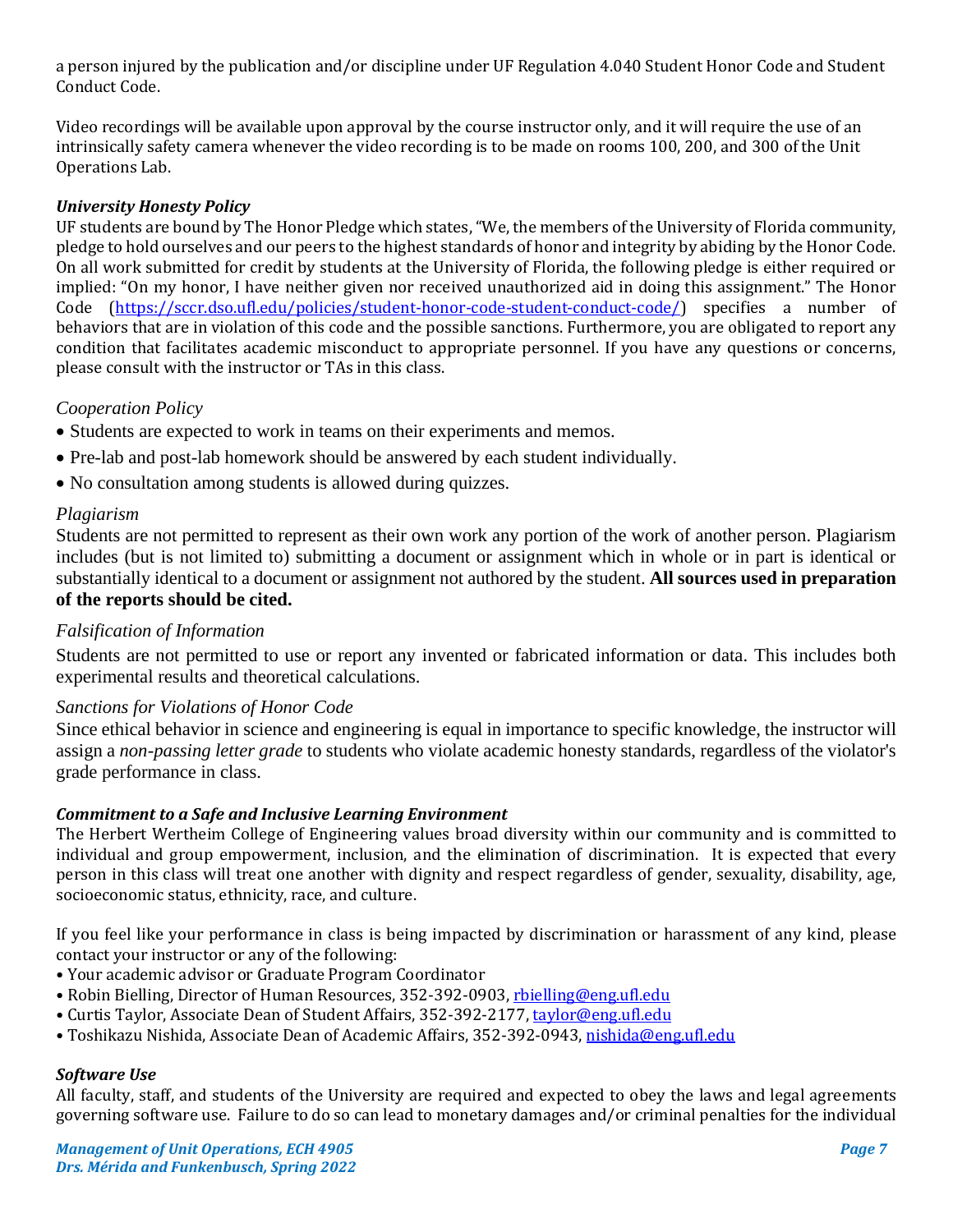violator. Because such violations are also against University policies and rules, disciplinary action will be taken as appropriate. We, the members of the University of Florida community, pledge to uphold ourselves and our peers to the highest standards of honesty and integrity.

## *Student Privacy, Online Course Recording, and Video/Image Sharing*

• There are federal laws protecting your privacy with regards to grades earned in courses and on individual assignments. For more information, please see: <https://registrar.ufl.edu/ferpa.html>

# *Campus Resources:*

## *Health and Wellness*

# **U Matter, We Care:**

Your well-being is important to the University of Florida. The U Matter, We Care initiative is committed to creating a culture of care on our campus by encouraging members of our community to look out for one another and to reach out for help if a member of our community is in need. If you or a friend is in distress, please contact [umatter@ufl.edu](mailto:umatter@ufl.edu) so that the U Matter, We Care Team can reach out to the student in distress. A nighttime and weekend crisis counselor is available by phone at 352-392-1575. The U Matter, We Care Team can help connect students to the many other helping resources available including, but not limited to, Victim Advocates, Housing staff, and the Counseling and Wellness Center. Please remember that asking for help is a sign of strength. In case of emergency, call 9-1-1.

**Counseling and Wellness Center:** [http://www.counseling.ufl.edu/cwc,](http://www.counseling.ufl.edu/cwc) and 392-1575; and the University Police Department: 392-1111 or 9-1-1 for emergencies.

# **Sexual Discrimination, Harassment, Assault, or Violence**

If you or a friend has been subjected to sexual discrimination, sexual harassment, sexual assault, or violence contact the **[Office of Title IX Compliance](https://titleix.ufl.edu/)**, located at Yon Hall Room 427, 1908 Stadium Road, (352) 273-1094, [title-ix@ufl.edu](mailto:title-ix@ufl.edu)

# **Sexual Assault Recovery Services (SARS)**

Student Health Care Center, 392-1161.

**University Police Department** at 392-1111 (or 9-1-1 for emergencies), o[r http://www.police.ufl.edu/.](http://www.police.ufl.edu/)

## **COVID-19**

- You are expected to wear approved face coverings at all times during class and within buildings even if you are vaccinated.
- If you are sick, stay home and self-quarantine. Please visit the UF Health Screen, Test & Protect website about next steps, retake the questionnaire and schedule your test for no sooner than 24 hours after your symptoms began. Please call your primary care provider if you are ill and need immediate care or the UF Student Health Care Center at 352-392-1161 (or email [covid@shcc.ufl.edu](mailto:covid@shcc.ufl.edu)) to be evaluated for testing and to receive further instructions about returning to campus.
- If you are withheld from campus by the Department of Health through Screen, Test & Protect, you are not permitted to use any on campus facilities. Students attempting to attend campus activities when withheld from campus will be referred to the Dean of Students Office.
- UF Health Screen, Test & Protect offers guidance when you are sick, have been exposed to someone who has tested positive or have tested positive yourself. Visit the [UF Health Screen, Test & Protect website](https://click.info.gator360.ufl.edu/?qs=8f0d5e01a3f7385148f144e2089093522a358a8d85cb9db73c31675d3c5e5c0d27748d40c212f544822551342f1912ea5b4f2b890d5952e8) for more information.
- Please continue to follow healthy habits, including best practices like frequent hand washing. Following these practices is our responsibility as Gators.